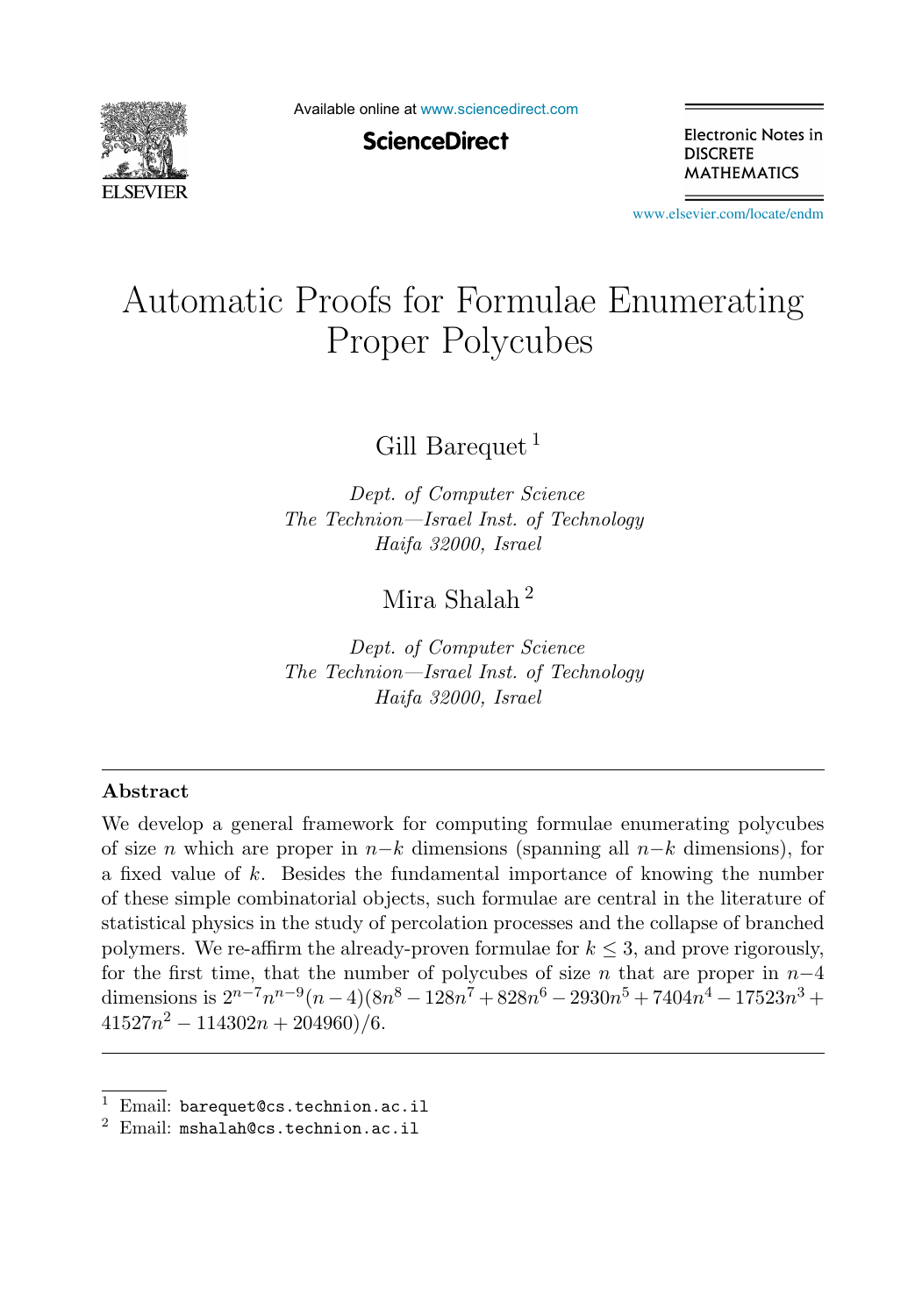## **1 Introduction**

A d-dimensional polycube of size n is a connected set of n cubes in d dimensions, where connectivity is through  $(d-1)$ -dimensional faces. Two fixed polycubes are considered distinct if they differ in their shapes or orientations. A polycube is called proper in d dimensions if the convex-hull of the centers of its cubes is d-dimensional. Following Lunnon [4], we let  $DX(n, d)$  denote the number of fixed polycubes of size  $n$  that are proper in  $d$  dimensions.

Enumeration of polycubes and computing their asymptotic growth rate are important problems in combinatorics and discrete geometry, originating in statistical physics [3], where they play a fundamental role in the analysis of percolation processes and the collapse of branched polymers. To-date, no formula is known for  $A_d(n)$ , the number of fixed polycubes of size n in d dimensions, for any fixed value of d. The main interest in DX stems from the fact that  $A_d(n)$  can be easily computed using the formula  $A_d(n) = \sum_{i=0}^d {d \choose i} DX(n, i)$ (Lunnon [4]). In a matrix listing the values of DX, the top-right triangular half and the main diagonal contain only 0s. This gives rise to the question of whether a pattern can be found in the sequences  $DX(n, n-k)$ , where  $k > 0$  is the ordinal number of the diagonal. Significant progress in estimating  $\lambda_d$ , the asymptotic growth rate of the number of polycubes in  $d$  dimensions, has been obtained in the literature of statistical physics, although the computations usually relied on unproven assumptions and on formulae for  $DX(n, n - k)$ interpolated empirically from known values of  $A_d(n)$ . Peard and Gaunt [7] predicted that for  $k > 1$ , the diagonal formula  $DX(n, n - k)$  has the pattern  $2^{n-2k+1}n^{n-2k-1}(n-k)h_k(n)$ , where  $h_k(n)$  is a polynomial in n, and conjectured explicit formulae for  $h_k(n)$  for  $k \leq 6$ . Luther and Mertens [5] conjectured a formula for  $k = 7$ .

It is easy to show that  $DX(n, n-1) = 2^{n-1}n^{n-3}$  (seq. A127670 in [6]). Barequet et al. [2] proved for the first time that  $DX(n, n-2) = 2^{n-3}n^{n-5}(n-2)$  $2(2n^2 - 6n + 9)$  (seq. A171860). The proof uses a case analysis of the possible structures of spanning trees of the polycubes, and the various ways in which cycles can be formed in their cell-adjacency graphs. Similarly, Asinowski et al. [1] proved that  $DX(n, n-3) = 2^{n-6}n^{n-7}(n-3)(12n^5 - 104n^4 + 360n^3 679n^2 + 1122n - 1560/3$ , again, by counting spanning trees of polycubes, yet the reasoning and calculations were significantly more involved. The inclusionexclusion principle was applied in order to count correctly polycubes whose cell-adjacency graphs contained certain subgraphs, so-called "distinguished structures." In comparison with the case  $k=2$ , the number of such structures is substantially higher, and the ways in which they can appear in spanning trees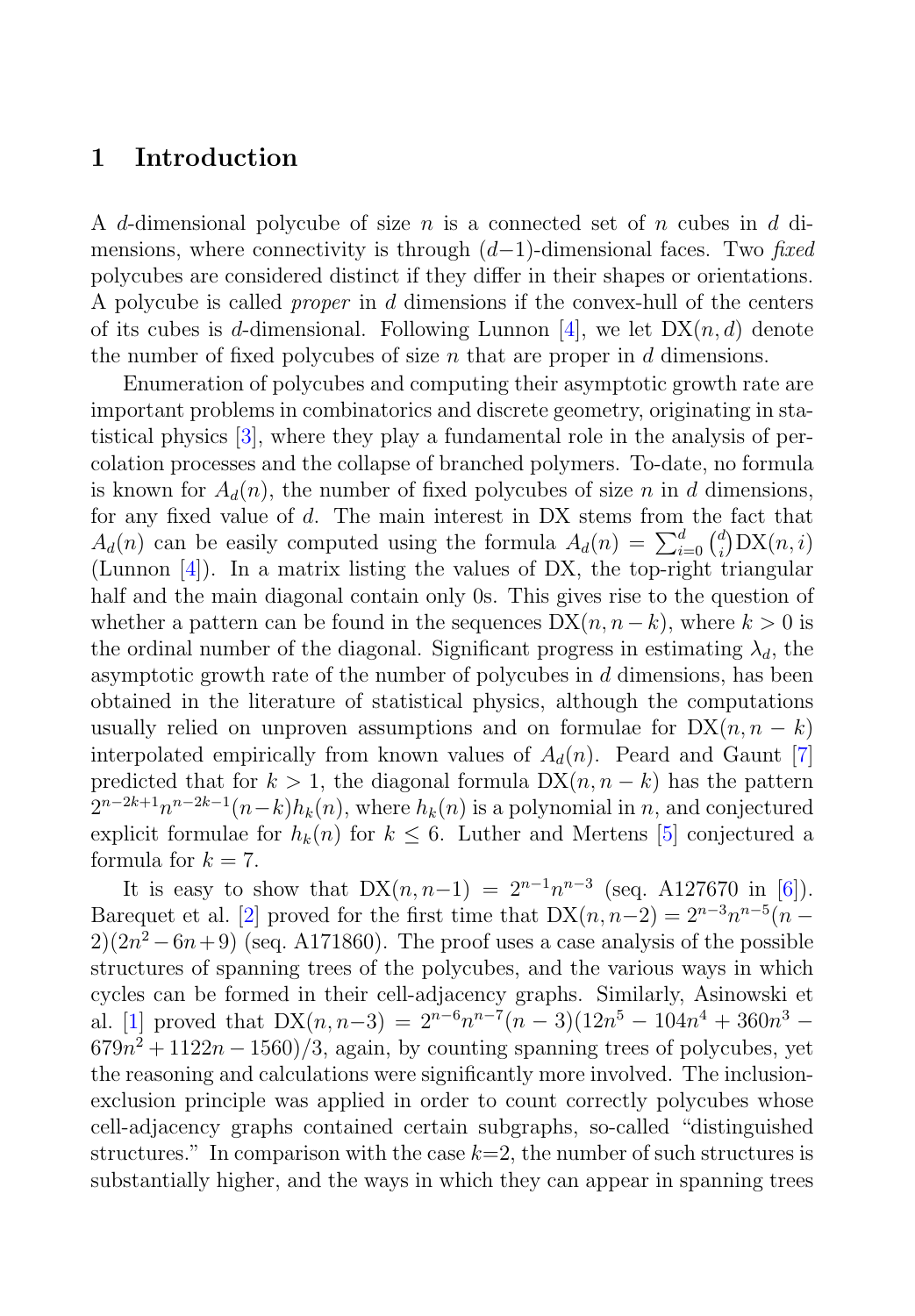

(a) Polycube (b) Graph (c) Four spanning trees Fig. 1. A polycube P, the corresponding graph  $\gamma(P)$ , and spanning trees of  $\gamma(P)$ .

are much more varied. The latter proof provided a better understanding of the difficulties that one would face in applying this technique to higher values of  $k$ . The number of distinguished structures grows rapidly, the inclusion relations between them are much more complicated, and the ways in which they are connected by forests are much more varied. As anticipated [1], it is totally impractical to manually achieve a similar proof for  $k > 3$ .

In this paper we create a theoretical set-up for proving the formulae for  $DX(n, n - k)$  for a fixed value of k. Our method fully automates the manual method presented in  $[1,2]$ . For this nontrivial generalization, we need a few key observations about polycubes that are proper in  $n-k$  dimensions. We also provide a general characterization of distinguished structures, and design algorithms that produce and analyze them automatically. Using our implementation of this method, we find the explicit formula (which has never been proven before) for  $DX(n, n - 4)$ , stated in the following theorem.

**Theorem 1.1** DX $(n, n-4) = 2^{n-7}n^{n-9}(n-4)(8n^8 - 128n^7 + 828n^6 - 2930n^5 +$  $7404n^4 - 17523n^3 + 41527n^2 - 114302n + 204960/6.$ 

## **2 Overview of the Method**

Denote by  $\mathcal{P}_n$  the set of proper polycubes of size n in  $n-k$  dimensions. Let  $P \in \mathcal{P}_n$ , and let  $\gamma(P)$  denote the adjacency graph of P constructed as follows: The vertices correspond to the cells of  $P$ ; two vertices are connected by an edge if their corresponding cells are adjacent; and an edge has label  $i$  ( $1 \leq i \leq n-k$ ) if the corresponding cells have different i-coordinate. The direction of the edge is from the lower to the higher cell. See Figure 1 for an example. Since  $P \mapsto \gamma(P)$  is an injection, it suffices to count the graphs obtained from the members of  $\mathcal{P}_n$  in this way. We count these graphs by counting their spanning trees. A spanning tree of  $\gamma(P)$  has n−1 edges labeled by numbers from the set  $\{1, 2, \ldots, n - k\}$ ; All these labels are present because the polycube is proper in <sup>n</sup>−<sup>k</sup> dimensions. Hence, <sup>n</sup>−<sup>k</sup> edges of the tree are labeled with the labels 1, 2, ...,  $n - k$ , and the remaining  $k-1$  edges repeat labels from the same set. There is a bijection between the possibilities of repeated edge labels and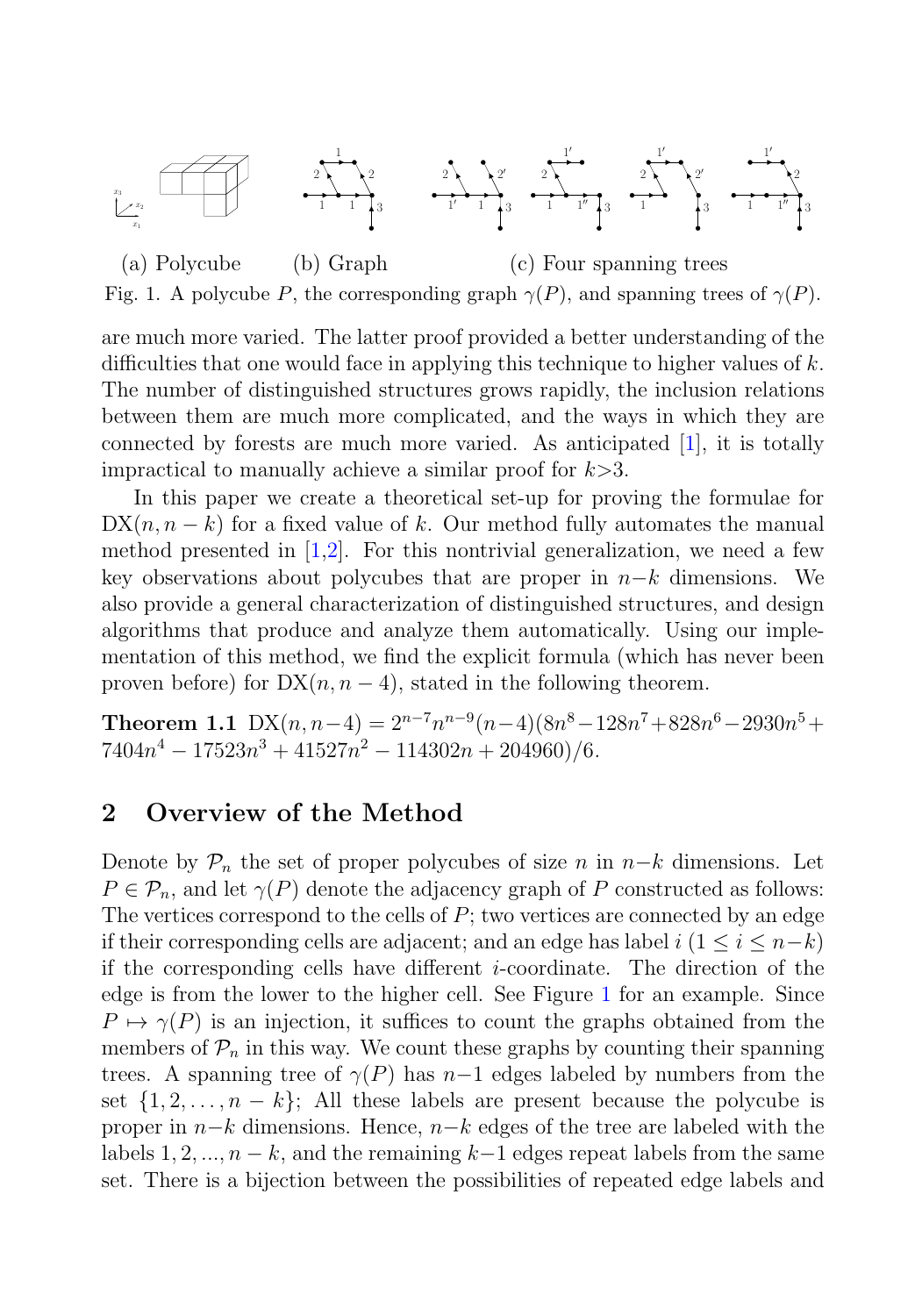

Fig. 2.  $(a-g)$  A few distinguished structures for  $k = 4$  (note that (f) is disconnected); (h) A cycle structure. A dotted line is drawn between every pair of neighboring cells and around every pair of coinciding cells.

the partitions of the integer k−1. Specifically, each partition  $p=\{a_1,\ldots,a_h\}$ (where  $\sum_{i=1}^{h} a_i = k-1$ ) corresponds to h repeated labels in the spanning tree, such that the *i*th repeated label appears  $a_i+1$  times. In such a case we say that the tree is "labeled according to p." We denote by  $\Pi(m)$  the set of all partitions of the integer m. When we consider a spanning tree of  $\gamma(P)$ , we distinguish a repeated label i which appears r times by  $i, i', ..., i'^{(r-1)}$ .

To compute  $|\mathcal{P}_n|$ , we consider all possible directed edge-labeled trees of size  $n$  with the possible repetitions of edge labels, and count only those that represent valid polycubes, then derive the actual number of polycubes.

## **3 Distinguished Structures**

For each directed edge-labeled tree, one can attempt to build the corresponding polycube. In this process there are two types of problems: (a) Cells may coincide (a tree with overlapping cells is invalid, see Figures  $2(a,d)$ ); and (b) Two cells which are not connected by a tree edge may be adjacent (such a tree corresponds to a polycube P with cycles in  $\gamma(P)$ , and, therefore, its spanning tree is not unique, see Figures  $2(b,e)$ ). A *distinguished* structure is the union of all paths (edges and incident vertices) that connect two coinciding or adjacent cells. This characterization allows the design of an algorithm for producing  $\mathcal{DS}_k$ : The set of all distinguished structures in  $n-k$  dimensions. We begin with generating all "free trees" (non-isomorphic trees) of size at most the value specified in Lemma  $3.1$ . Then, we process each free tree  $T$ of size t by labeling its edges according to every partition  $p \in \bigcup_{i=1}^{k-1} \Pi(i)$  so as to obtain a directed edge-labeled tree  $T'$ , and then checking (by a DFS traversal) whether  $T'$  contains coinciding or neighboring cells.  $T'$  is added to  $\mathcal{DS}_k$  if it is not isomorphic to any structure of size t already in  $\mathcal{DS}_k$ , and if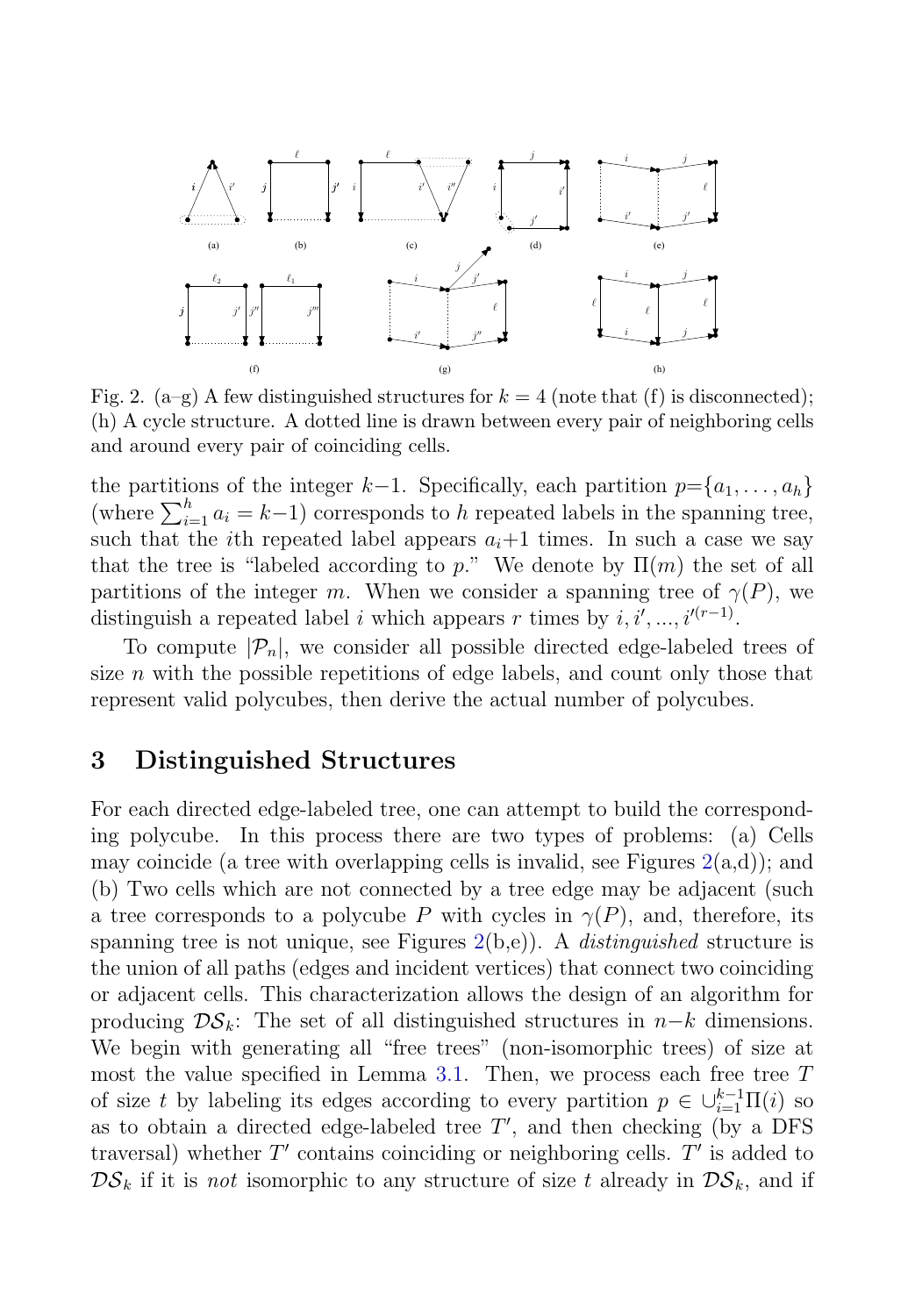at least one of the following conditions holds: (i)  $T'$  contains two coinciding or neighboring cells which are connected by a path with  $t-1$  edges (see, e.g., Figures 2(a,b,d,e)); (ii) T' is isomorphic to the union of  $d_1, ..., d_m \in \mathcal{DS}_k$ , such that the isomorphic copies of  $d_1, ..., d_m$  in T' cover all its edges (see, e.g., Figures  $2(c,g)$ ). Disconnected distinguished structures (see, e.g., Figure  $2(f)$ ) are generated by checking if collections of edge-connected structures in  $DS_k$  yield a single disconnected structure labeled according to  $p \in \bigcup_{i=1}^{k-1} \Pi(i)$ .

**Lemma 3.1** A connected (resp., disconnected) distinguished structure in  $DS_k$ has at most  $3k-2$  (resp.,  $4k$ ) vertices.

**Lemma 3.2** [1, Lemma 7] [2, Lemma 2] The number of directed trees with n vertices and n−1 distinct edge labels is  $2^{n-1}n^{n-3}$ , for  $n \geq 2$ .

Let  $T_p$  denote the number of directed trees with n vertices labeled according to  $p \in \Pi(k-1)$ . Then,  $T_p = \pi(p) \binom{n-k}{|p|} 2^{n-1} n^{n-3}$ .

**Lemma 3.3** Let  $\sigma \in \mathcal{DS}_k$  be composed of  $k^* \geq 1$  trees  $s_1, \ldots, s_{k^*}$  with a total of  $n^*$  vertices and distinct edge labels. The number of occurrences of  $\sigma$  in trees of size n with distinct edge labels is  $F_n(\sigma) = (\prod_{i=1}^{k^*} |s_i|) \frac{(n-n^*+k^*-1)!}{(n-n^*)!} n^{n-n^*+k^*-2}$ .

**Proof.** (Sketch) We proceed by double counting, enumerating in two ways the different sequences of directed edges that can be added to a graph with  $n-n^*$  vertices and a structure  $\sigma$  so as to form a rooted tree. One way is to add the edges one by one: There are  $\mathcal{N} = \prod_{i=1}^{k^*} |s_i|$  options to choose a root for each component. We begin with a forest with  $n-n^*+k^*$  rooted trees. After adding a set of edges forming a rooted forest with  $i$  trees, there are  $n(i-1)$  choices for the next edge. Therefore, the total number of choices is  $\mathcal{N} \prod_{i=2}^{n-n^*+k^*} n(i-1)$ . Another way to count these sequences is to start with an unrooted edge-labeled tree containing  $\sigma$ , choose one of its *n* vertices as a root, and choose one of the  $(n-n^*)!$  possible sequences, say,  $\eta$ , label the  $n-n^*$ vertices which do not belong to  $\sigma$  according to  $\eta$ , and "shift" each vertex label to the incident edge towards the root. The number of sequences formed this way is  $nF_n(\sigma)(n-n^*)!$ . Hence,  $F_n(\sigma) = \mathcal{N}\frac{(n-n^*+k^*-1)!}{(n-n^*)!}n^{n-n^*+k^*-2}$ , as claimed. $\Box$ 

#### 3.1 Inclusion-Exclusion

Let  $\mathcal{F}_n(\sigma)$  denote the number of occurrences of  $\sigma$  in directed edge-labeled trees of size *n*. Obviously,  $\mathcal{F}_n(\sigma)=2^{n-n^*+k^*-1}F_n(\sigma)$ . Let the distinguished structure  $\sigma' \in \mathcal{DS}_k$  be labeled according to  $p' \in \bigcup_{i=1}^{k-1} \Pi(i)$ . Let us denote by  $\mathcal{O}_p(\sigma')$  the number of occurrences of  $\sigma'$  in directed trees of size *n* that are labeled according to  $p \in \Pi(k-1)$ . Computing  $\mathcal{O}_p(\sigma')$  involves choosing the  $|p|$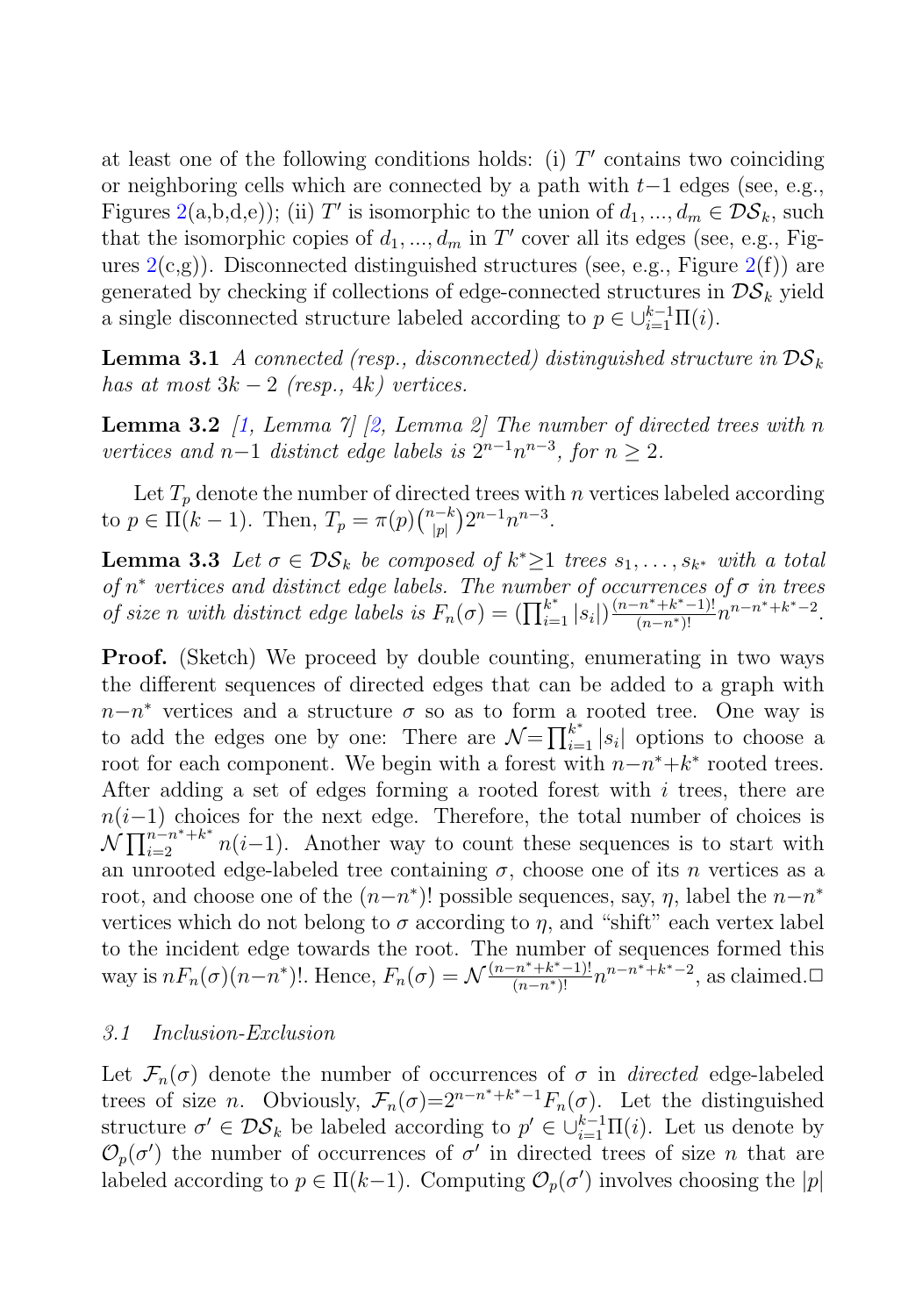

Fig. 3. A snapshot of the IE graph for  $k = 4$ .

repeated labels in the tree and the labels of  $\sigma'$ , counting the automorphisms of  $\sigma'$ , and multiplying by  $\mathcal{F}_n(\sigma')$ .

When counting the occurrences of a structure  $\sigma \in \mathcal{DS}_k$ , other distinguished structures which contain multiple occurrences of  $\sigma$  are counted multiple times. In order to count correctly, we build an inclusion-exclusion graph  $IE=(V, \mathcal{E})$ whose vertices correspon to the structures in  $\mathcal{DS}_k$ . There is an edge  $e = \sigma_1 \rightarrow \sigma_2$ labeled with c if  $\sigma_1$  contains c occurrences of  $\sigma_2$ . Hence, the roots of IE are all the structures that are not contained in any other structure. Let  $\ell(e)$  denote the label of the edge e,  $I(\sigma_2)$  denote the set  $\{\sigma_1 \in \mathcal{V} : (\sigma_1 \rightarrow \sigma_2) \in \mathcal{E}\}\)$ , and  $T_p(\sigma)$ denote the number of trees of size n labeled according to  $p \in \Pi(k-1)$  that contain  $\sigma$  but no other structure  $\sigma' \in I(\sigma)$  as a subtree. It is easy to prove by induction that  $T_p(\sigma_2) = \mathcal{O}_p(\sigma_2) - \sum_{\sigma_1 \in I(\sigma_2)} \ell(\sigma_1 \to \sigma_2) T_p(\sigma_1)$ . Figure 3 shows a subgraph of IE for  $k=4$ . A simple bottom-up procedure traverses the graph and computes  $T_p(u)$  for every vertex  $u \in V$  and every partition  $p \in \Pi(k-1)$ .

## **4 Counting Polycubes**

#### 4.1 Trees

Similarly to  $DX(n, d)$ , let  $DT(n, d)$  denote the number of fixed tree polycubes of size n that are proper in  $d$  dimensions. Every tree polycube gives rise to a unique spanning tree, and every directed tree labeled according to  $p \in \Pi(k-1)$ corresponds to a tree polycube in  $\mathcal{P}_n$  unless it contains a structure  $\sigma \in \mathcal{DS}_k$  as a subtree. (A spanning tree of a tree polycube can neither contain coinciding cells because these are illegal, nor can it contain neighboring cells). Thus, we exclude all the trees that contain any structure  $\sigma \in \mathcal{DS}_k$  as a subtree, obtaining that  $DT(n, n-k) = \sum_{p \in \Pi(k-1)}$  $T_p - \sum_{\sigma \in \mathcal{DS}_k} T_p(\sigma)$  $\frac{\sum_{\sigma \in \mathcal{DS}_k} 1_{p(\sigma)}}{\prod_{j=1}^{|p|} p[j]!}$ . (The division by  $\prod_{j=1}^{|p_i|} (p_i[j])$  is because each tree polycube is counted that many times.)